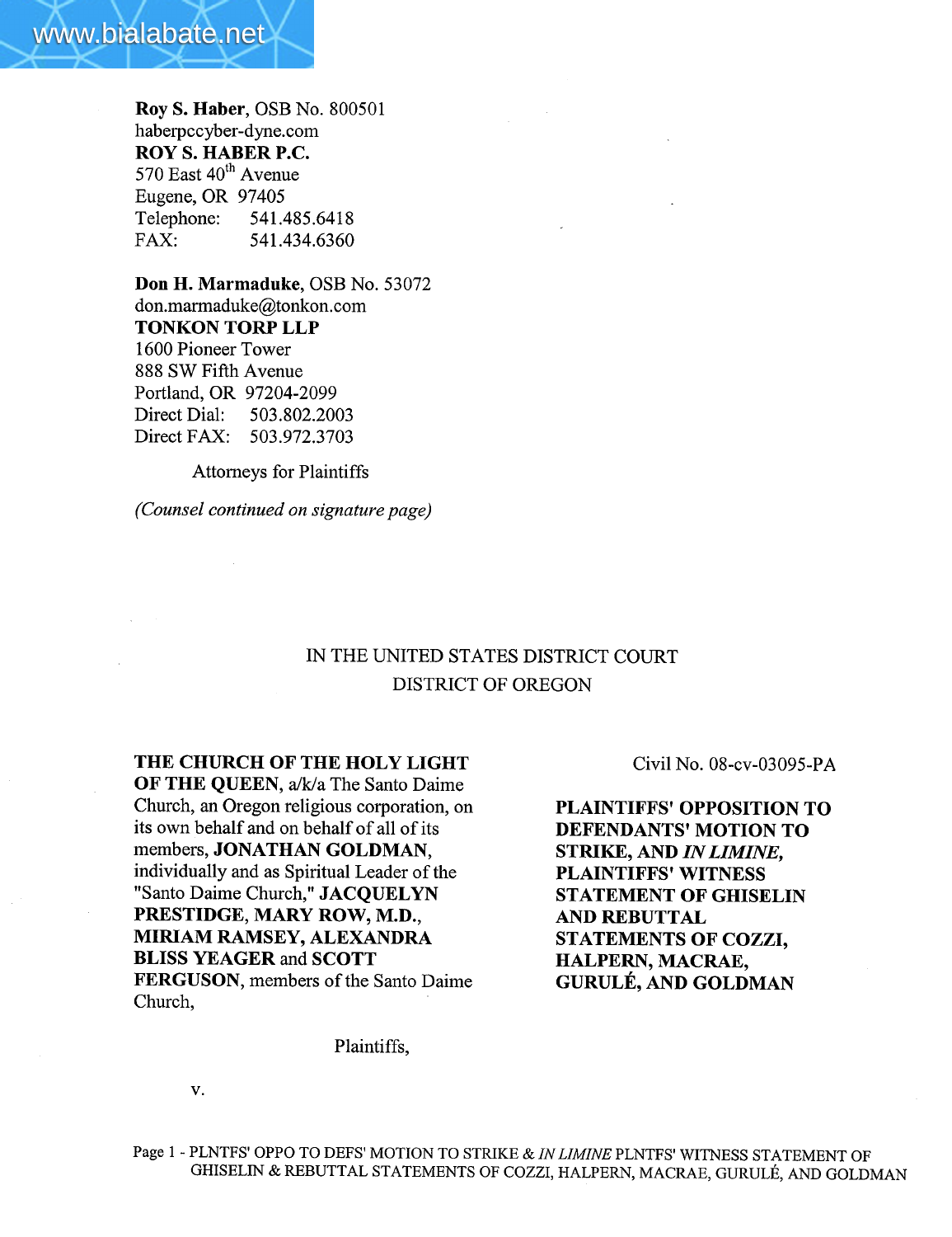MICHAEL B. MUKASEY, Attorney General of the United States; KARIN J. IMMERGUT, United States Attorney, District of Oregon; HENRY M. PAULSON, Secretary of the U.S. Department of the Treasury,

## Defendants.

Defendants filed eight expert reports during the second week in December, 2008, barely five weeks ago, consisting of approximately 200 pages of text and citations. In addition, defendants fied Motions in Limine against plaintiffs' experts and plaintiffs prepared their Motion to Strike Cumulative Defense Expert Reports.<sup>1</sup> Plaintiffs filed their expert rebuttal reports several days ago, a bit past 30 days after receiving the defendants' expert reports. While plaintiffs acknowledge that they are late by a few days, they urge the Court to consider that the defendants have had plaintiffs' expert reports since the case was filed in September. And as we note, defendants should have been required to file their *prima facie* affirmative defense expert reports first.

The defendants have moved to exclude entirely the rebuttal testimony of five of the plaintiffs' witnesses who fied rebuttal reports in accordance with Rule 26. Their Motion is based upon the fundamentally erroneous premise that the plaintiffs' rebuttal reports "consist solely of rebuttal testimony which Plaintiffs failed adequately to establish in their initial statements." Motion at 1. The defendants' position is entirely unfounded.

 $\mathbf{1}$ Plaintiffs made a tactical error in not opposing the pretrial schedule which required plaintiffs to submit their expert statements first. Defendants should have been required to establish their *prima facie* affirmative defense through their experts and then if they established a *prima facie* case, it would be proper for plaintiffs to file rebuttal reports. Now plaintiffs' rebuttal reports are to the defendants' rebuttal reports. Plaintiffs assume responsibility for not arguing this to the Court earlier. But, nevertheless, there is no prejudice to defendants.

Page 2 - PLNTFS' OPPO TO DEFS' MOTION TO STRIKE & IN LIMINE PLNTFS' WITNESS STATEMENT OF GHISELIN & REBUTTAL STATEMENTS OF COZZI, HALPERN, MACRAE, GURULÉ, AND GOLDMAN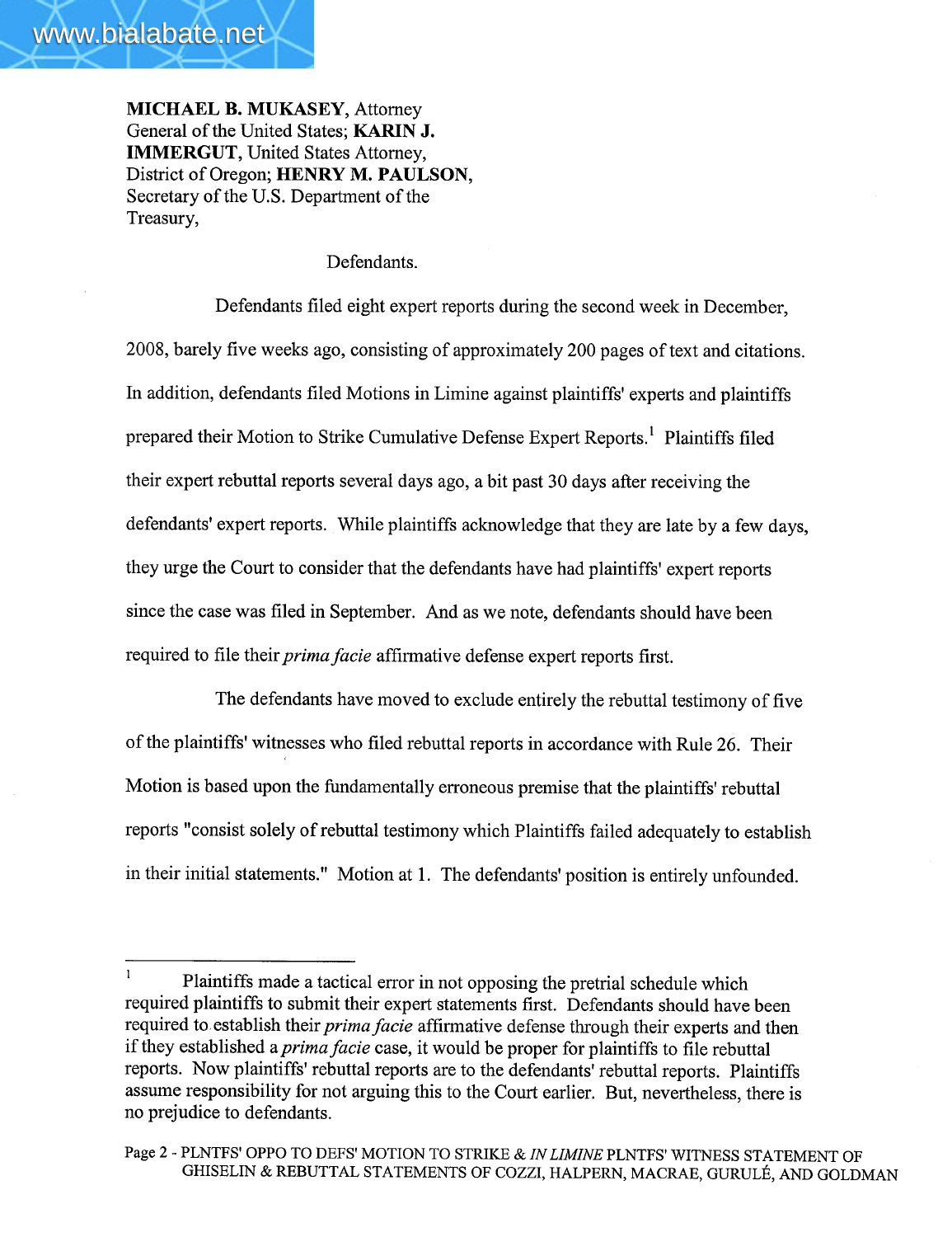In Benedict v. United States, 822 F.2d 1426 (6th Cir. 1987), the plaintiffs

argued they should be allowed to present an expert on rebuttal because the trial testimony of defendant's expert contradicted his earlier 1980 opinion. The defendant argued that the plaintiffs should somehow have been on notice, previously, that the expert's opinion had changed. The district court ruled that the rebuttal testimony would not be allowed because it logically belonged in the plaintiffs' case-in-chief. In evaluating the propriety of the district court's ruling, the Court explained:

> A trial judge's determinations regarding the order of proof and scope of rebuttal testimony will not be disturbed absent an abuse of discretion. . . . In the exercise of sound discretion, the district court may limit the scope of rebuttal testimony, to that which is directed to rebut new evidence or new theories proffered in the defendant's case-in-chief. However, "where. . . (the) evidence is real rebuttal evidence, the fact that it might have been offered in chief does not preclude its admission in rebuttal. Furthermore, with respect to 'real rebuttal evidence,' the plaintiff has no duty to anticipate or to negate a defense theory in plaintiffs case-in-chief. "

Id. at 1428 (emphasis supplied).

Plaintiffs' experts are not soothsayers and thus were unable to anticipate the content of the defense experts' Statements until they were filed in December. Of course, Rule 26 contemplates rebuttal evidence.

The defendants seek to exclude the testimony of five of plaintiffs' experts, $<sup>2</sup>$ </sup> who submitted rebuttal reports in response to the defendants' own rebuttal expert reports. All eight of the defendants' rebuttal reports produced in December were new experts first appearing then. All of the plaintiffs' rebuttal reports at issue in this motion fall well within the bounds of proper rebuttal and directly respond to the defendants' rebuttal expert reports. Because the plaintiffs' experts contain useful and important opinions on

<sup>2</sup> Ghiselin, Halpern, Cozzi, MacRae and Gurulé.

Page 3 - PLNTFS' OPPO TO DEFS' MOTION TO STRIKE & IN LIMINE PLNTFS' WITNESS STATEMENT OF GHISELIN & REBUTTAL STATEMENTS OF COZZI, HALPERN, MACRAE, GURULÉ, AND GOLDMAN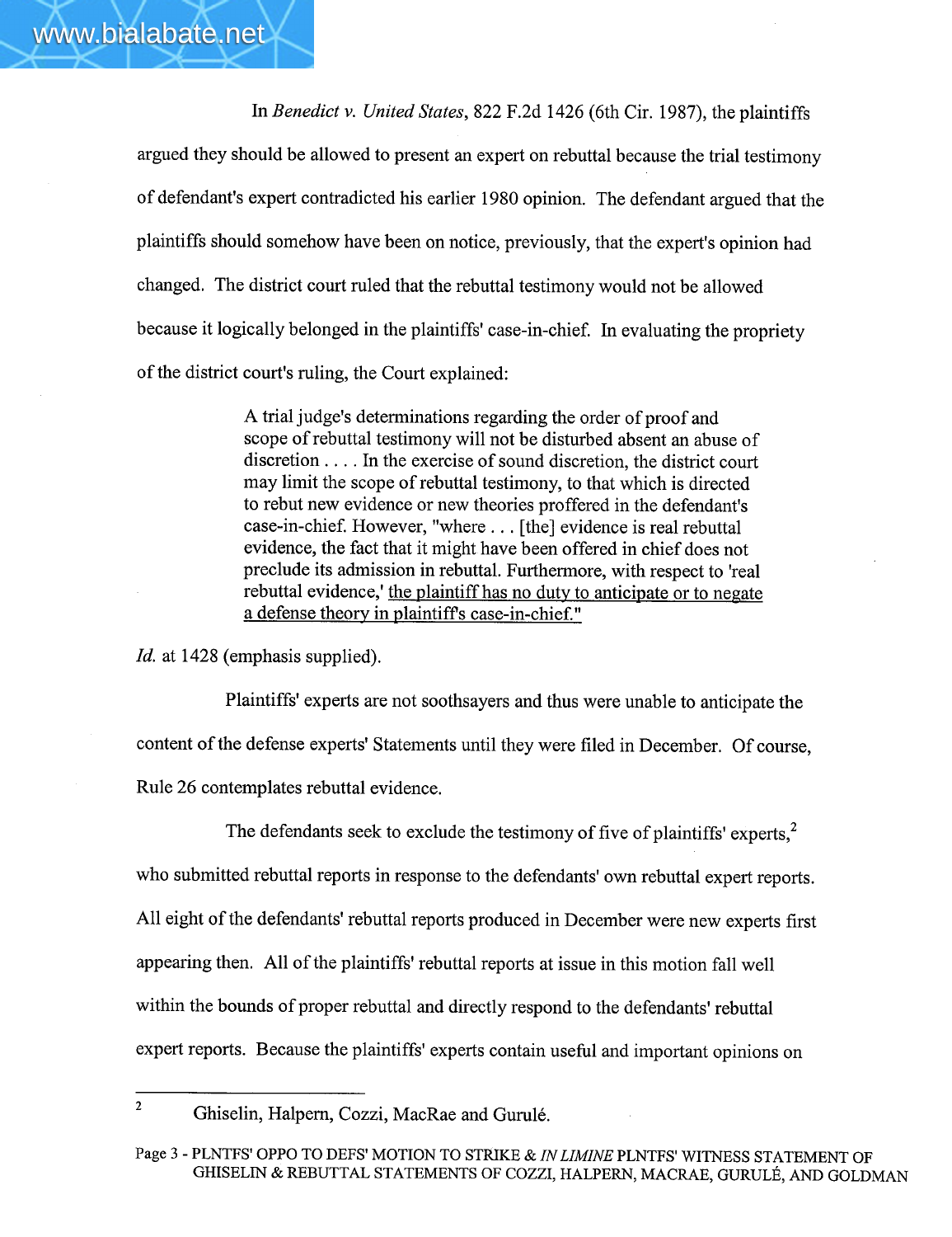

As opposed to a case-in-chief expert witness, a rebuttal expert witness is an expert used to refute the disclosed opinions of an opposing party's expert witness. The function of rebuttal testimony is to explain, counteract, or disprove evidence of the adverse pary. Rebuttal evidence may be used to challenge the evidence or theory of an opponent, but it is not intended to establish a case-in-chief. The primary objective of rebuttal evidence is to permit a litigant to counter new, unforeseen facts brought out in the opposing party's case, but not to be used as a continuation of the case-in-chief.

Id.

www.bialabate.net

The expert rebuttal reports submitted "counter the defendants' criticism and, as proper rebuttal, 'explain, repel, contradict or disprove' the defendants' expert opinions" related to medical and pharmacological statements. United States v. Sebaggala, 256 F.3d 59, 66 (1<sup>st</sup> Cir. 2001); see also United Sates v. Laboy, 909 F.2d 581, 588 (1<sup>st</sup> Cir. 1990); Center v. W.R. Grace & Co., 853 F. Supp. 564, 574 (D.N.H. 1994) ("[e]vidence may be introduced on rebuttal only to refute new facts brought out during the defendant's case-inchief."); Crowley v. Chait, 322 F. Supp. 2d 530,551 (D.N.J. 2004).

Defendants argue that plaintiffs should not be permitted to file rebuttal expert reports because that was not mentioned in any of the courts pretrial orders. In Corp. v. *Procter & Gamble Co.*, 2001 WL 1894431,  $*1$  (W.D. Mich. 2001), for example, the court concluded that where "(t)he case management order did not address rebuttal reports,"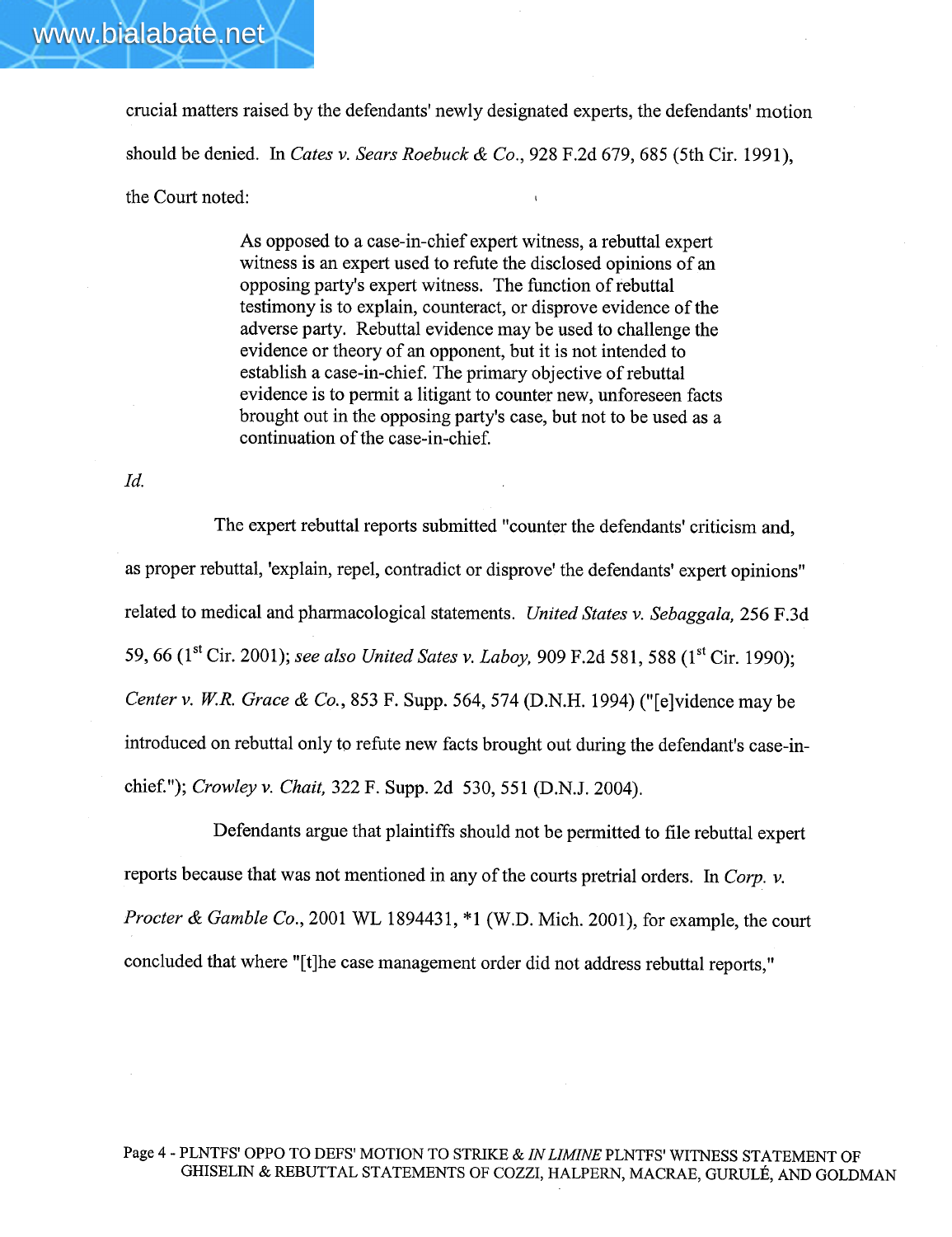Rule  $26(a)(2)(C)$  applies.<sup>3</sup>

In the normal course of litigation, true rebuttal statements are routinely permitted and serve the Court well in evaluating the evidence. This is particularly true in evaluating scientific evidence. The only possible reason to deny plaintiffs the right to rebut would be if plaintiffs were holding off to surprise or ambush the defendants at the last minute. The rebuttal testimony could have been withheld until plaintiffs' witnesses took the witness stand if surprise had been a goal, but it wasn't, and the complexity of the testimony made written statements more useful to both Court and counseL. Any suggestion of ambush is belied by the relatively short time between receiving the eight defense expert statements and the filing several days ago. It took plaintiffs' experts that long to sift through the large volume of cumulative Witness statements, subsequently stricken by the Court. The rebuttal reports would have been completed much sooner had there been only two scientific reports to counter. But it took several weeks to provide the court with the comparisons to ilustrate how cumulative they were. And plaintiffs' experts could not forgo the in-depth analysis they conducted on all of the defense expert's statements in the hope they would be stricken as cumulative.

## Plaintiffs' Rebuttal Statements Are Admissible

Defendants' Motion argues why each rebuttal Statement should be rejected. The Court has the defense experts' proposed Statements and the plaintiffs' experts' proposed rebuttal statements. Plaintiffs contend that those rebuttal reports speak

<sup>3</sup> (ii) [I]f the evidence is intended solely to contradict or rebut evidence on the same subject matter identified by another party under Rule 26(a)(2)(B), within 30 days after the other party's disclosure.

Page 5 - PLNTFS' OPPO TO DEFS' MOTION TO STRIKE & IN LIMINE PLNTFS' WITNESS STATEMENT OF GHISELIN & REBUTTAL STATEMENTS OF COZZI, HALPERN, MACRAE, GURULÉ, AND GOLDMAN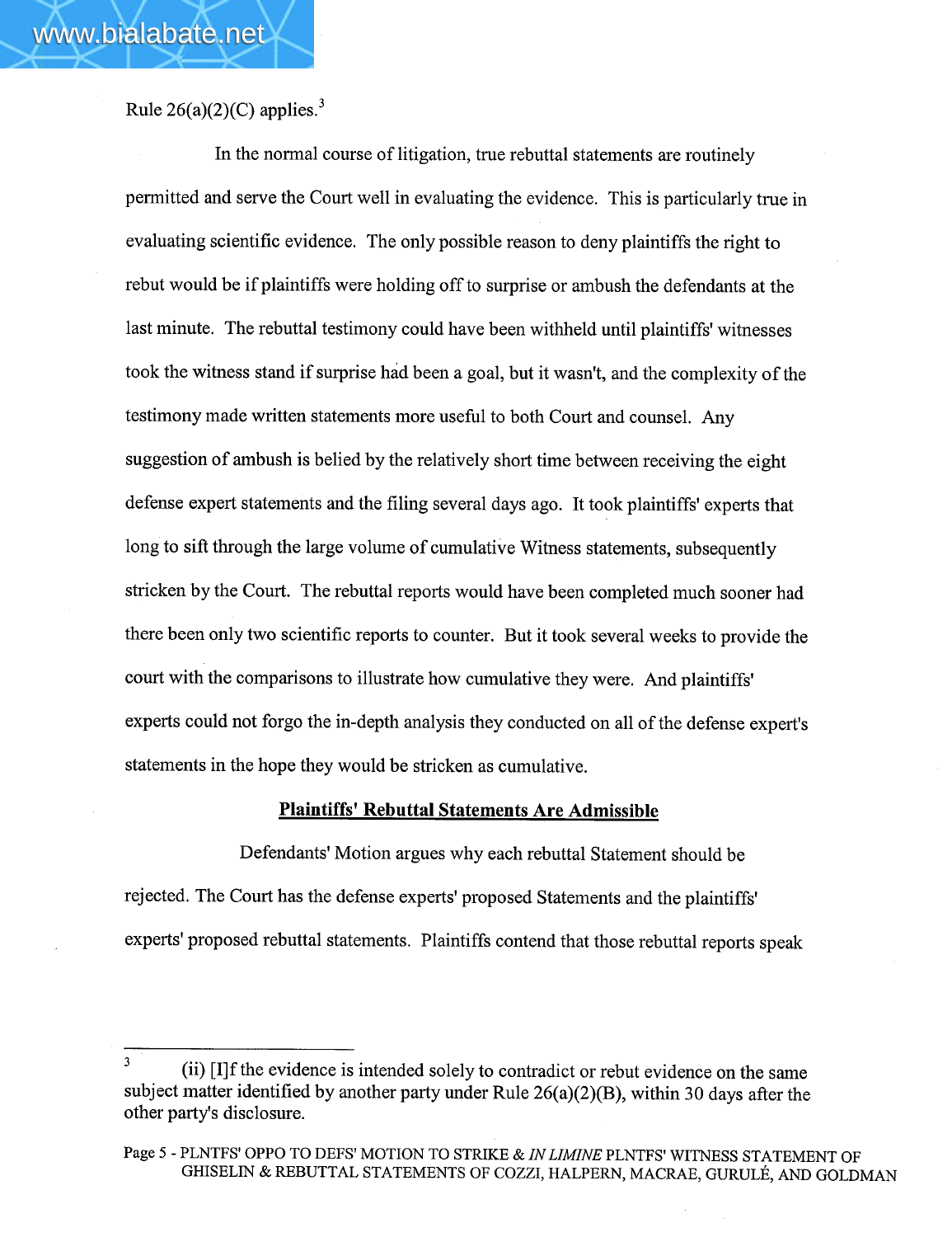for themselves and the Court is fully capable without further argument from plaintiffs to decide it these Statements constitute "real rebuttaL."

With that in mind, we make a brief comment about Dr. Ghiselin who is a new expert. There is nothing improper under the federal rules in bringing in a new expert for rebuttal provided that the expert is engaged in actual rebuttal, and not fiing a statement that should have been part of the case in chief. There is no question when reading'Ghiselin's statement, that it rebuts the defense experts' attack on plaintiffs' experts and establishes that the defense experts' reports are inadmissible under Daubert.

Defendants level the same attack on Dr. Ghiselin that they have done regarding Professor Gurulé, i.e., that they both are giving legal opinions. Dr. Ghiselin is an epistemologist whose professional expertise is in opining on the scientific method. He is renowned for his expertise in this area.<sup>4</sup> Regarding "reliability" and "fit" in science, there is no one more qualified to advise the Court regarding the ways in which the rhetoric, logic, premises, arguments and opinions of the defendants do not comport with the scientific method. Dr. Ghiselin possesses the depth of knowledge to iluminate to the Court how superficial premises, arguments and opinions of the defendants' expert, when parsed, are simply not reliable or are irrelevant to the scientific issues before the Court. It is the job of the lawyers and their experts to advise the court in its gatekeeping function even when there is a non-jury trial, and this is exactly what Dr. Ghiselin's proposed testimony does.

Defendants continuously confuse fact and law in their attacks on Ghiselin and Gurulé.

Page 6 - PLNTFS' OPPO TO DEFS' MOTION TO STRIKE & IN LIMINE PLNTFS' WITNESS STATEMENT OF GHISELIN & REBUTTAL STATEMENTS OF COZZI, HALPERN, MACRAE, GURULÉ, AND GOLDMAN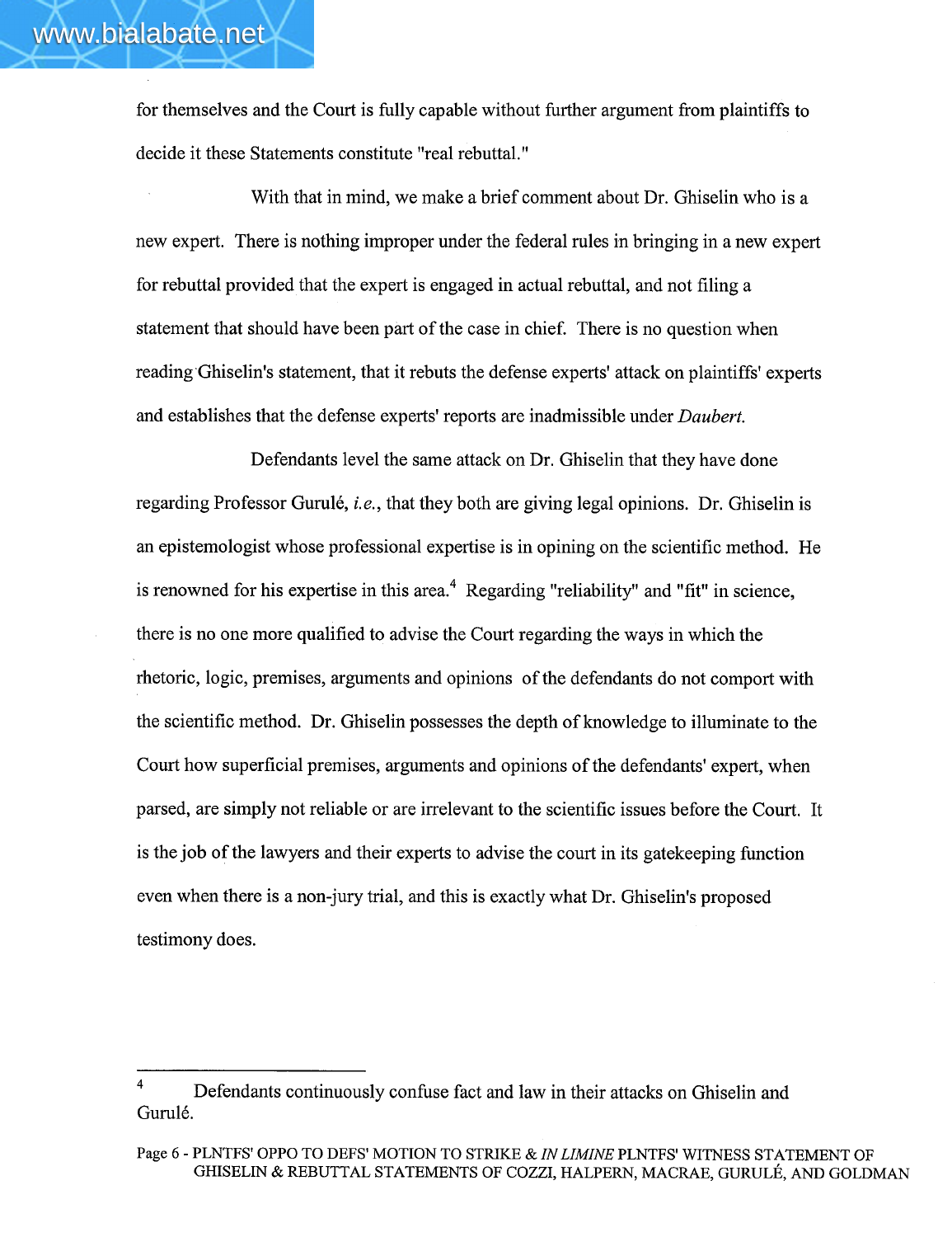Plaintiffs respectfully contend that the rebuttal testimony of their experts is valid rebuttal and should be admitted into evidence. Plaintiffs seek leave of the Court to accept these filings a few days past the 30 days period for rebuttal as plaintiffs have acted diligently.

DATED this 14<sup>th</sup> day of January, 2009.

www.bialabate.net

Respectfully submitted,<br>Lew U. Marmaduke, OSB No. 53072

don.marmaduke@tonkon.com TONKON TORP LLP 1600 Pioneer Tower 888 SW Fifth Avenue Portland, OR 97204-2099 Direct Dial: 503.802.2003 Direct FAX: 503.972.370

**<u>/s/ Roy S. Haber</u>** 

Roy S. Haber haberpc@cyber-dyne.com ROY S. HABER, P.C. 570 East 40<sup>th</sup> Street Eugene, OR 97405 Telephone: 541.485.6418 FAX: 541.434.6360

Gilbert Paul Carrasco, California Bar No. 90838 (Appearing pro hac vice) carrasco@willamette.edu No. 451 245 Winter Street SE Salem, OR 97301

Telephone: 503.370.6432 FAX: 503.370.6375

Page 7 - PLNTFS' OPPO TO DEFS' MOTION TO STRIKE & IN LIMINE PLNTFS' WITNESS STATEMENT OF GHISELIN & REBUTTAL STATEMENTS OF COZZI, HALPERN, MACRAE, GURULÉ, AND GOLDMAN